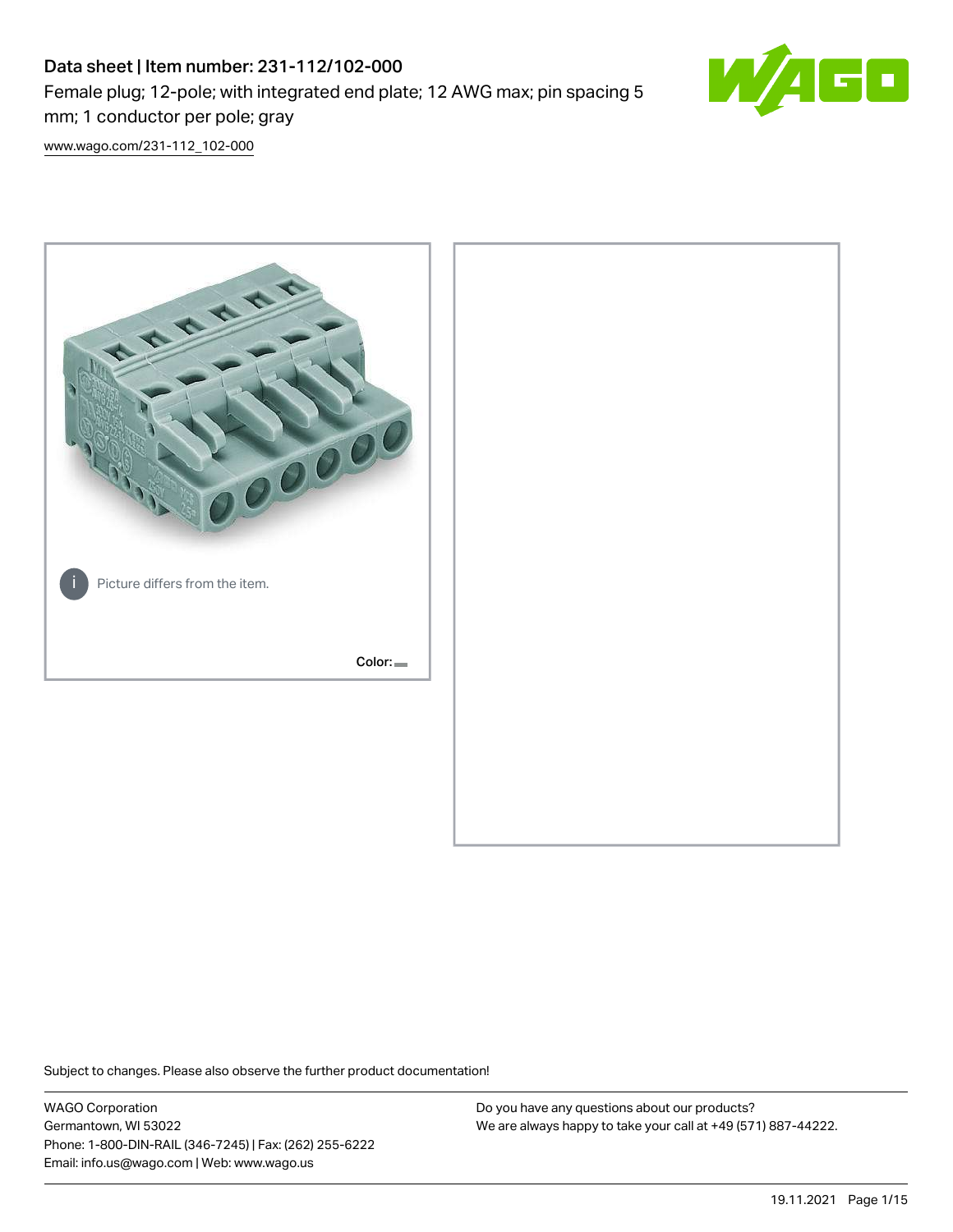

Dimensions in mm

L = pole no. x pin spacing

2- to 3-pole female connectors – one latch only

#### Item description

- **Universal connection for all conductor types**
- Easy cable pre-assembly and on-unit wiring via vertical and horizontal CAGE CLAMP<sup>®</sup> actuation  $\blacksquare$
- $\blacksquare$ Integrated test ports
- $\blacksquare$ With coding fingers

Subject to changes. Please also observe the further product documentation! Data

WAGO Corporation Germantown, WI 53022 Phone: 1-800-DIN-RAIL (346-7245) | Fax: (262) 255-6222 Email: info.us@wago.com | Web: www.wago.us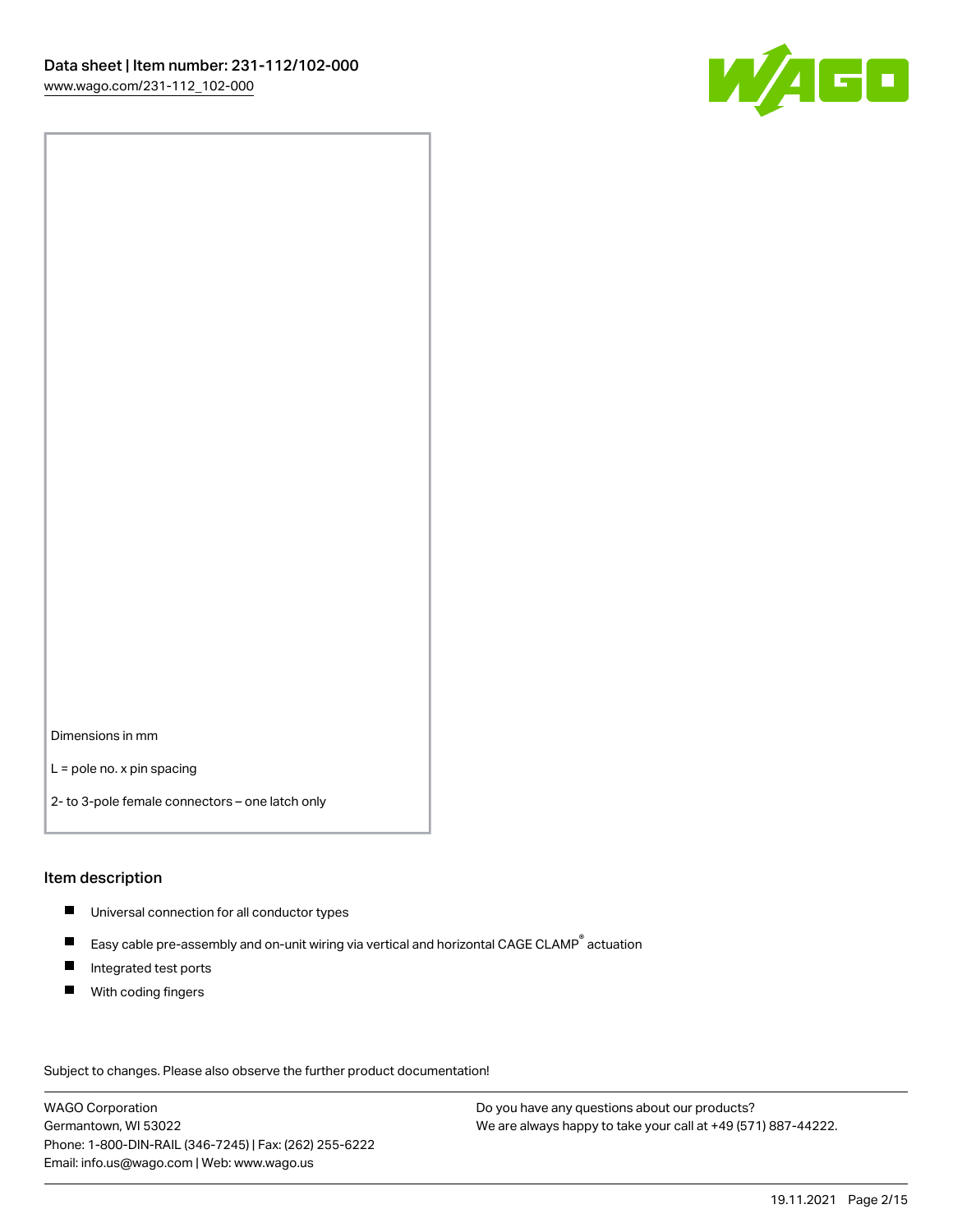

## Data Notes

| Safety information 1 | The MCS-MULTI CONNECTION SYSTEM includes connectors<br>without breaking capacity in accordance with DIN EN 61984. When<br>used as intended, these connectors must not be connected<br>/disconnected when live or under load. The circuit design should<br>ensure header pins, which can be touched, are not live when<br>unmated. |
|----------------------|-----------------------------------------------------------------------------------------------------------------------------------------------------------------------------------------------------------------------------------------------------------------------------------------------------------------------------------|
| Variants:            | Gold-plated or partially gold-plated contact surfaces<br>Other versions (or variants) can be requested from WAGO Sales or<br>configured at https://configurator.wago.com/                                                                                                                                                         |

### Electrical data

## IEC Approvals

| Ratings per                 | IEC/EN 60664-1                                                        |
|-----------------------------|-----------------------------------------------------------------------|
| Rated voltage (III / 3)     | 320 V                                                                 |
| Rated surge voltage (III/3) | 4 <sub>k</sub> V                                                      |
| Rated voltage (III/2)       | 320 V                                                                 |
| Rated surge voltage (III/2) | 4 <sub>k</sub> V                                                      |
| Nominal voltage (II/2)      | 630 V                                                                 |
| Rated surge voltage (II/2)  | 4 <sub>k</sub> V                                                      |
| Rated current               | 16 A                                                                  |
| Legend (ratings)            | $(III / 2)$ $\triangle$ Overvoltage category III / Pollution degree 2 |

### UL Approvals

| Approvals per                  | UL 1059 |
|--------------------------------|---------|
| Rated voltage UL (Use Group B) | 300 V   |
| Rated current UL (Use Group B) | 15 A    |
| Rated voltage UL (Use Group D) | 300 V   |
| Rated current UL (Use Group D) | 10 A    |

## Ratings per UL

| Rated voltage UL 1977 | 600 V         |
|-----------------------|---------------|
| Rated current UL 1977 | $\sim$ $\sim$ |

## CSA Approvals

Approvals per CSA

Subject to changes. Please also observe the further product documentation!

| <b>WAGO Corporation</b>                                | Do you have any questions about our products?                 |
|--------------------------------------------------------|---------------------------------------------------------------|
| Germantown, WI 53022                                   | We are always happy to take your call at +49 (571) 887-44222. |
| Phone: 1-800-DIN-RAIL (346-7245)   Fax: (262) 255-6222 |                                                               |
| Email: info.us@wago.com   Web: www.wago.us             |                                                               |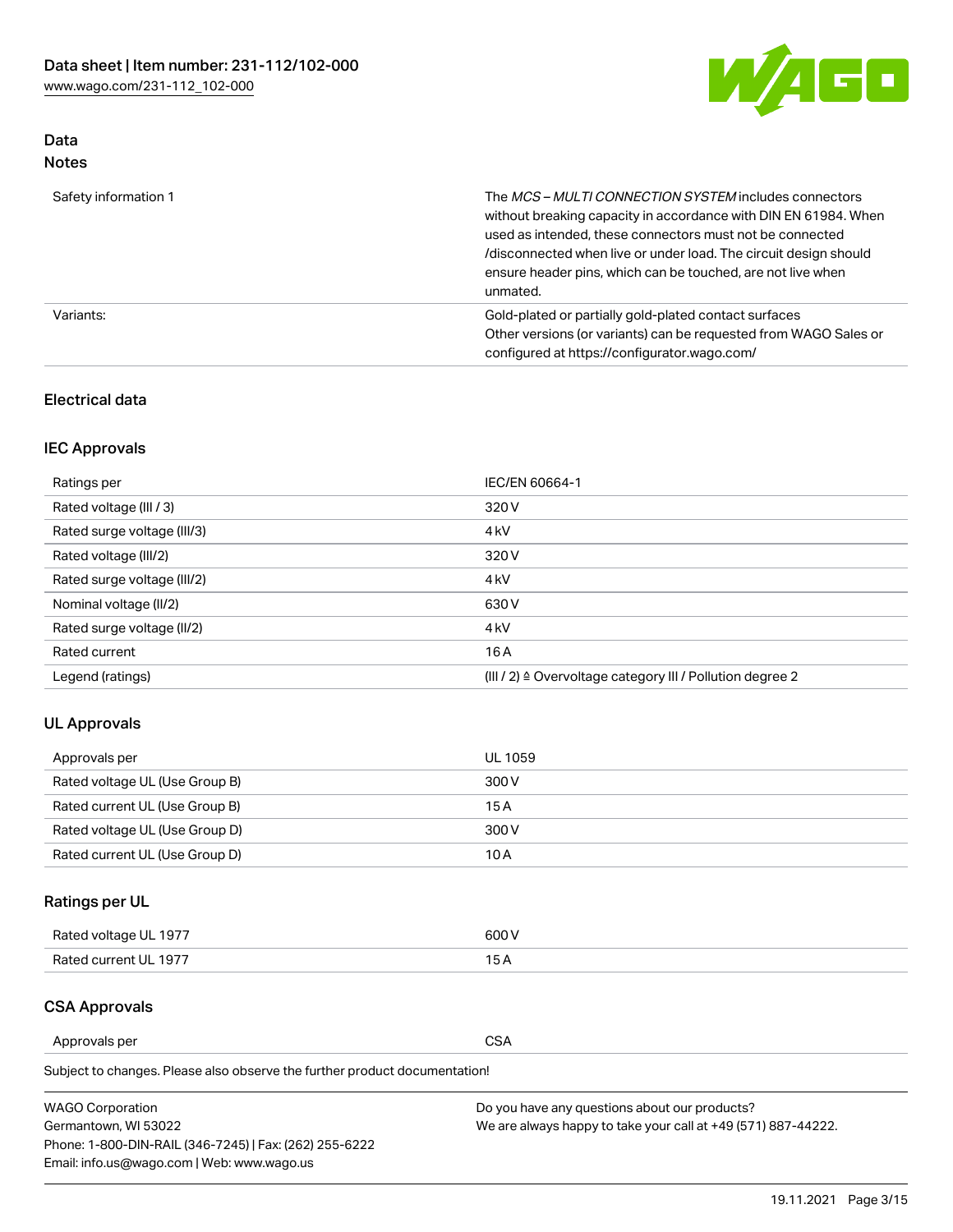

| Rated voltage CSA (Use Group B) | 300 V |
|---------------------------------|-------|
| Rated current CSA (Use Group B) | 15 A  |
| Rated voltage CSA (Use Group D) | 300 V |
| Rated current CSA (Use Group D) | 10 A  |

### Connection data

| Total number of connection points |  |
|-----------------------------------|--|
| Total number of potentials        |  |
| Number of connection types        |  |
| Number of levels                  |  |

### Connection 1

| Connection technology                             | CAGE CLAMP®                             |
|---------------------------------------------------|-----------------------------------------|
| Actuation type                                    | Operating tool                          |
| Solid conductor                                   | $0.082.5$ mm <sup>2</sup> / 28  12 AWG  |
| Fine-stranded conductor                           | $0.08$ 2.5 mm <sup>2</sup> / 28  12 AWG |
| Fine-stranded conductor; with insulated ferrule   | $0.251.5$ mm <sup>2</sup>               |
| Fine-stranded conductor; with uninsulated ferrule | $0.252.5$ mm <sup>2</sup>               |
| Strip length                                      | $89$ mm $/ 0.310.35$ inch               |
| Number of poles                                   | 12                                      |
| Conductor entry direction to mating direction     | 0°                                      |

### Physical data

| Pin spacing | 5 mm / 0.197 inch    |
|-------------|----------------------|
| Width       | 60 mm / 2.362 inch   |
| Height      | 14.3 mm / 0.563 inch |
| Depth       | 26.5 mm / 1.043 inch |

#### Plug-in connection

| Contact type (pluggable connector)   | Female connector/socket |
|--------------------------------------|-------------------------|
| Connector (connection type)          | for conductor           |
| Mismating protection                 | No                      |
| Plugging without loss of pin spacing |                         |
| Locking of plug-in connection        | Without                 |

Subject to changes. Please also observe the further product documentation!

WAGO Corporation Germantown, WI 53022 Phone: 1-800-DIN-RAIL (346-7245) | Fax: (262) 255-6222 Email: info.us@wago.com | Web: www.wago.us Do you have any questions about our products? We are always happy to take your call at +49 (571) 887-44222.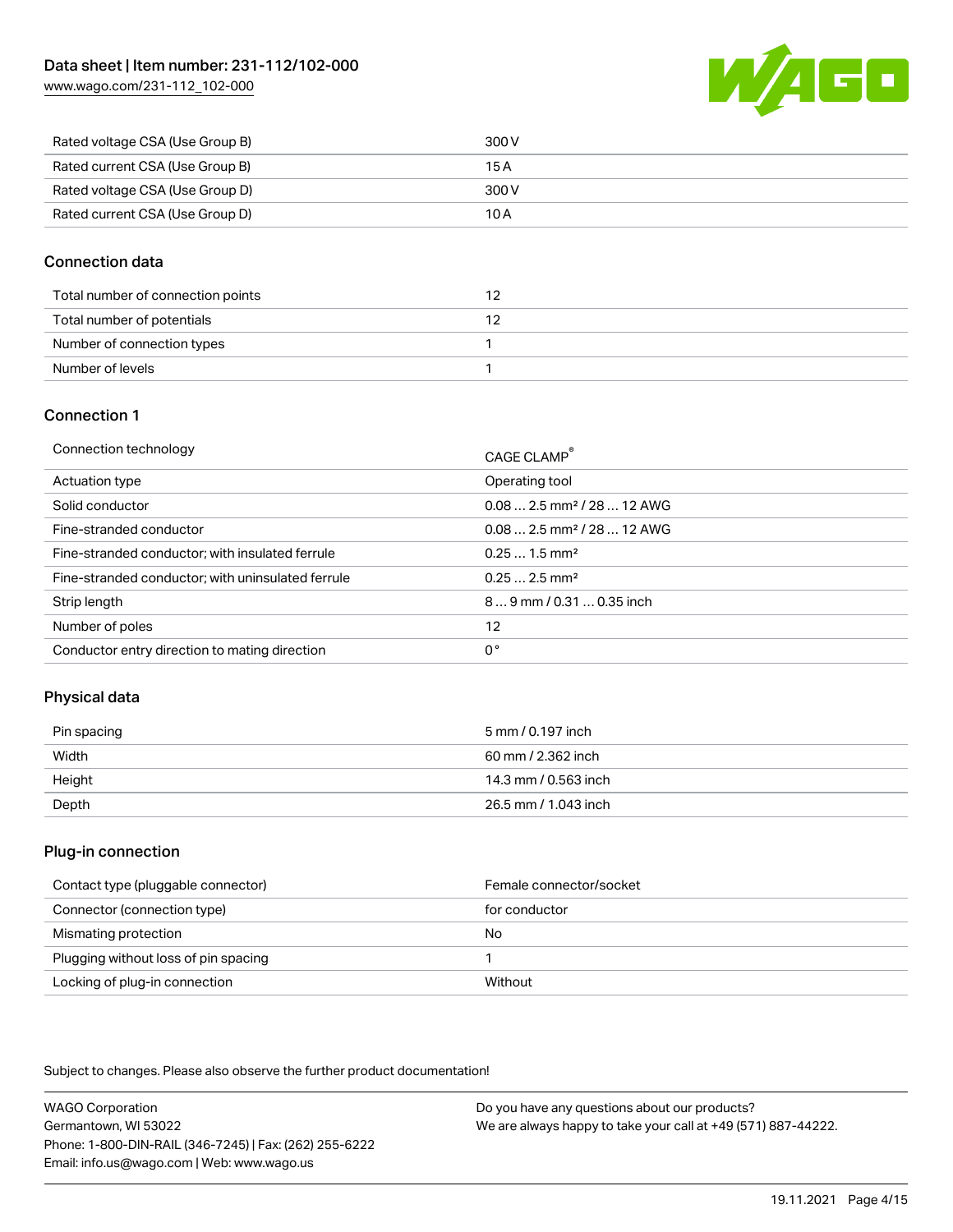

#### Material data

| Color                       | gray                              |
|-----------------------------|-----------------------------------|
| Material group              |                                   |
| Insulation material         | Polyamide (PA66)                  |
| Flammability class per UL94 | V <sub>0</sub>                    |
| Clamping spring material    | Chrome nickel spring steel (CrNi) |
| Contact material            | Copper alloy                      |
| Contact plating             | tin-plated                        |
| Fire load                   | $0.288$ MJ                        |
| Weight                      | 20.9 <sub>g</sub>                 |

### Environmental requirements

| Limit temperature range | $+85 °C$<br>-60 |  |
|-------------------------|-----------------|--|
|-------------------------|-----------------|--|

#### Commercial data

| Product Group         | 3 (Multi Conn. System) |
|-----------------------|------------------------|
| PU (SPU)              | 25 Stück               |
| Packaging type        | box                    |
| Country of origin     | DE                     |
| <b>GTIN</b>           | 4044918341622          |
| Customs tariff number | 8536694040             |

### Approvals / Certificates

#### Country specific Approvals

| Logo | Approval                               | <b>Additional Approval Text</b> | Certificate<br>name |
|------|----------------------------------------|---------------------------------|---------------------|
|      | CВ<br>DEKRA Certification B.V.         | IEC 61984                       | NL-39756            |
|      | <b>CSA</b><br>DEKRA Certification B.V. | C <sub>22.2</sub>               | LR 18677-<br>25     |

#### Ship Approvals

|      | ABS      |                          | - ك ا       |
|------|----------|--------------------------|-------------|
| Logo | Approval | Additional Approval Text | name        |
|      |          |                          | ∵ertificate |

Subject to changes. Please also observe the further product documentation!

| <b>WAGO Corporation</b>                                | Do you have any questions about our products?                 |
|--------------------------------------------------------|---------------------------------------------------------------|
| Germantown, WI 53022                                   | We are always happy to take your call at +49 (571) 887-44222. |
| Phone: 1-800-DIN-RAIL (346-7245)   Fax: (262) 255-6222 |                                                               |
| Email: info.us@wago.com   Web: www.wago.us             |                                                               |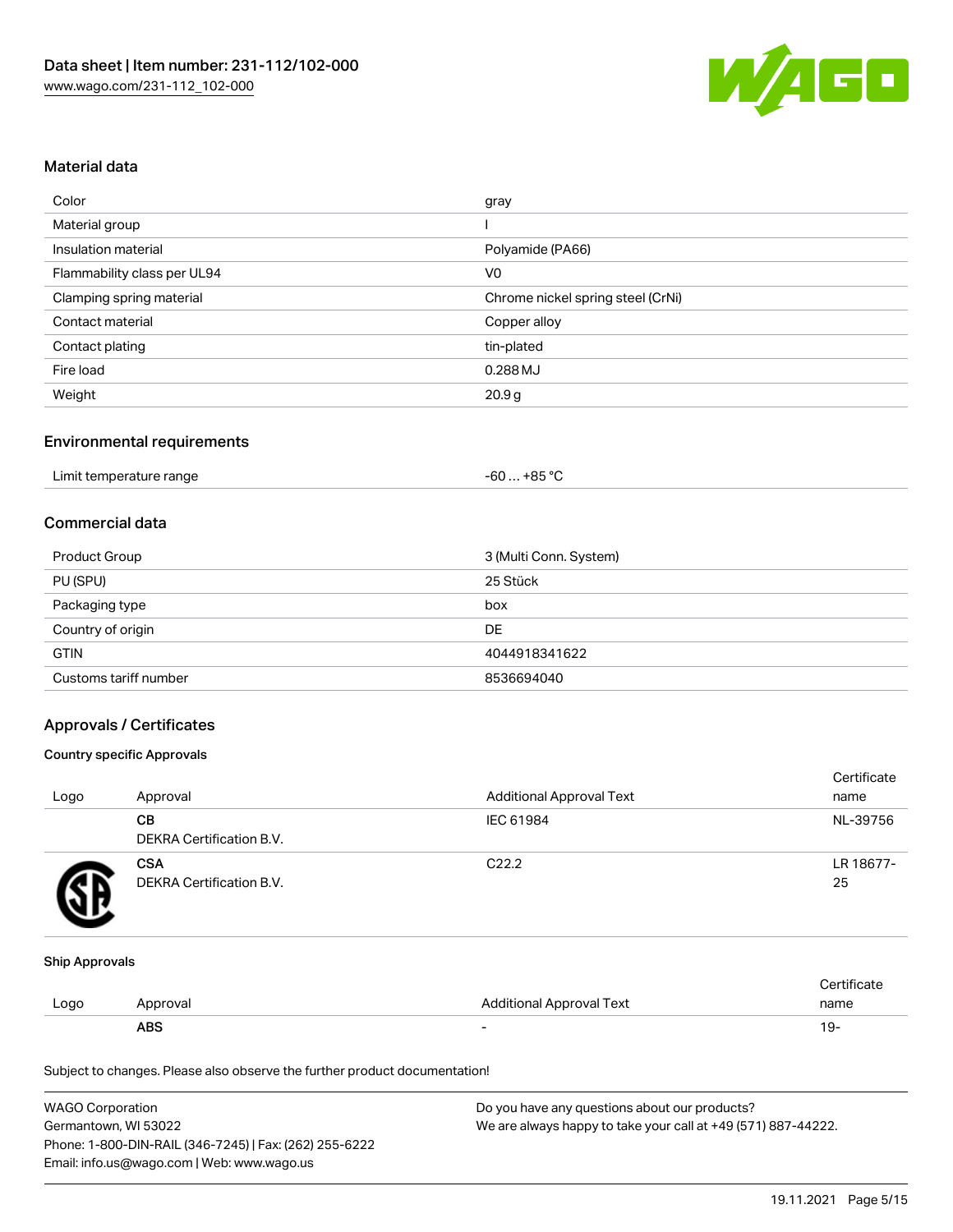

UL 1977 E45171

| ABS                 | American Bureau of Shipping                             |                                 | HG1869876-<br><b>PDA</b> |
|---------------------|---------------------------------------------------------|---------------------------------|--------------------------|
| <b>BUNEAU</b>       | BV<br>Bureau Veritas S.A.                               | IEC 60998                       | 11915/D0<br>BV           |
|                     | <b>DNV GL</b><br>Det Norske Veritas, Germanischer Lloyd |                                 | TAE000016Z               |
| <b>UL-Approvals</b> |                                                         |                                 |                          |
|                     |                                                         |                                 | Certificate              |
| Logo                | Approval                                                | <b>Additional Approval Text</b> | name                     |
|                     | UL<br>Underwriters Laboratories Inc.                    | <b>UL 1059</b>                  | E45172                   |

UR Underwriters Laboratories Inc.

Phone: 1-800-DIN-RAIL (346-7245) | Fax: (262) 255-6222

Email: info.us@wago.com | Web: www.wago.us

## Counterpart

|                                                                                                                                                                   | Item no.231-612<br>Male connector; 12-pole; Pin spacing 5 mm; gray                                              |                                               | www.wago.com/231-612             |
|-------------------------------------------------------------------------------------------------------------------------------------------------------------------|-----------------------------------------------------------------------------------------------------------------|-----------------------------------------------|----------------------------------|
|                                                                                                                                                                   | Item no.231-142/001-000<br>Male header; 12-pole; THT; 1.0 x 1.0 mm solder pin; straight; pin spacing 5 mm; gray |                                               | www.wago.com/231-142/001-000     |
|                                                                                                                                                                   | Item no.231-442/001-000<br>Male header; 12-pole; THT; 1.0 x 1.0 mm solder pin; angled; pin spacing 5 mm; gray   |                                               | www.wago.com/231-442/001-000     |
|                                                                                                                                                                   | <b>Optional accessories</b>                                                                                     |                                               |                                  |
| Marking accessories                                                                                                                                               |                                                                                                                 |                                               |                                  |
| Marking strip                                                                                                                                                     |                                                                                                                 |                                               |                                  |
|                                                                                                                                                                   | Item no.: 210-331/500-103                                                                                       |                                               |                                  |
| Marking strips; as a DIN A4 sheet; MARKED; 1-12 (300x); Height of marker strip: 2.3 mm/0.091 in; Strip<br>length 182 mm; Horizontal marking; Self-adhesive; white |                                                                                                                 |                                               | www.wago.com/210-331<br>/500-103 |
|                                                                                                                                                                   | Subject to changes. Please also observe the further product documentation!                                      |                                               |                                  |
| <b>WAGO Corporation</b>                                                                                                                                           |                                                                                                                 | Do you have any questions about our products? |                                  |
| We are always happy to take your call at +49 (571) 887-44222.<br>Germantown, WI 53022                                                                             |                                                                                                                 |                                               |                                  |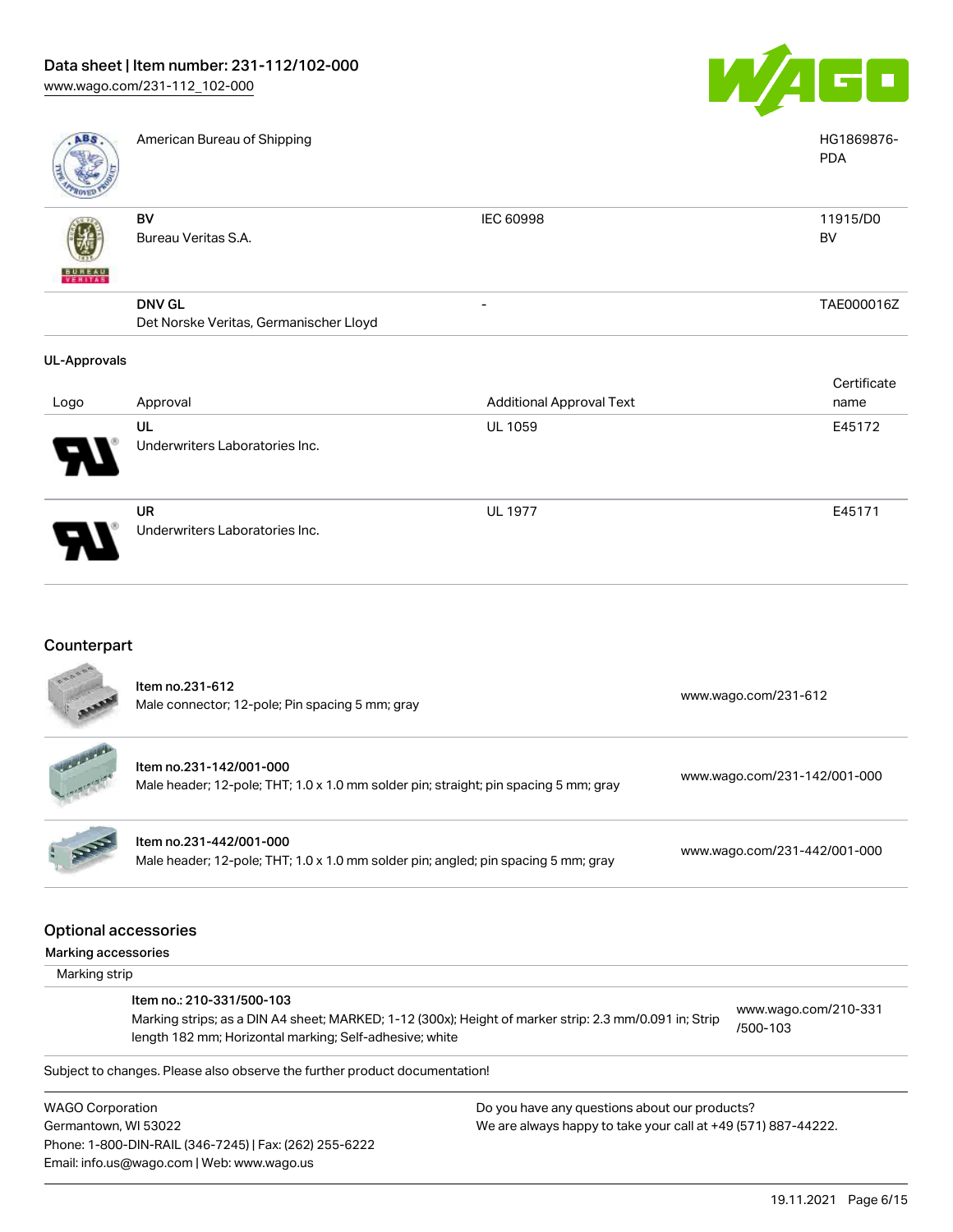

|          | Item no.: 210-331/500-104<br>Marking strips; as a DIN A4 sheet; MARKED; 13-24 (300x); Height of marker strip: 2.3 mm/0.091 in; Strip<br>length 182 mm; Horizontal marking; Self-adhesive; white | www.wago.com/210-331<br>/500-104 |
|----------|-------------------------------------------------------------------------------------------------------------------------------------------------------------------------------------------------|----------------------------------|
|          | Item no.: 210-332/500-202<br>Marking strips; as a DIN A4 sheet; MARKED; 1-16 (160x); Height of marker strip: 3 mm; Strip length 182<br>mm; Horizontal marking; Self-adhesive; white             | www.wago.com/210-332<br>/500-202 |
|          | Item no.: 210-332/500-206<br>Marking strips; as a DIN A4 sheet; MARKED; 33-48 (160x); Height of marker strip: 3 mm; Strip length<br>182 mm; Horizontal marking; Self-adhesive; white            | www.wago.com/210-332<br>/500-206 |
|          | Item no.: 210-332/500-205<br>Marking strips; as a DIN A4 sheet; MARKED; 1-32 (80x); Height of marker strip: 3 mm; Strip length 182<br>mm; Horizontal marking; Self-adhesive; white              | www.wago.com/210-332<br>/500-205 |
|          | Item no.: 210-332/500-204<br>Marking strips; as a DIN A4 sheet; MARKED; 17-32 (160x); Height of marker strip: 3 mm; Strip length<br>182 mm; Horizontal marking; Self-adhesive; white            | www.wago.com/210-332<br>/500-204 |
| Ferrules |                                                                                                                                                                                                 |                                  |
| Ferrule  |                                                                                                                                                                                                 |                                  |
|          | Item no.: 216-101<br>Ferrule; Sleeve for 0.5 mm <sup>2</sup> / AWG 22; uninsulated; electro-tin plated; silver-colored                                                                          | www.wago.com/216-101             |
|          | Item no.: 216-104<br>Ferrule; Sleeve for 1.5 mm <sup>2</sup> / AWG 16; uninsulated; electro-tin plated; silver-colored                                                                          | www.wago.com/216-104             |
|          | Item no.: 216-106<br>Ferrule; Sleeve for 2.5 mm <sup>2</sup> / AWG 14; uninsulated; electro-tin plated; silver-colored                                                                          | www.wago.com/216-106             |
|          | Item no.: 216-102<br>Ferrule; Sleeve for 0.75 mm <sup>2</sup> / AWG 20; uninsulated; electro-tin plated; silver-colored                                                                         | www.wago.com/216-102             |
|          | Item no.: 216-103<br>Ferrule; Sleeve for 1 mm <sup>2</sup> / AWG 18; uninsulated; electro-tin plated                                                                                            | www.wago.com/216-103             |
|          | Item no.: 216-123<br>Ferrule; Sleeve for 1 mm <sup>2</sup> / AWG 18; uninsulated; electro-tin plated; silver-colored                                                                            | www.wago.com/216-123             |
|          | Item no.: 216-122<br>Ferrule; Sleeve for 0.75 mm <sup>2</sup> / AWG 20; uninsulated; electro-tin plated; silver-colored                                                                         | www.wago.com/216-122             |
| I.       | Item no.: 216-124<br>Ferrule; Sleeve for 1.5 mm <sup>2</sup> / AWG 16; uninsulated; electro-tin plated                                                                                          | www.wago.com/216-124             |
|          | Item no.: 216-142<br>Ferrule; Sleeve for 0.75 mm <sup>2</sup> / 18 AWG; uninsulated; electro-tin plated; electrolytic copper; gastight<br>crimped; acc. to DIN 46228, Part 1/08.92              | www.wago.com/216-142             |
|          | Item no.: 216-132<br>Ferrule; Sleeve for 0.34 mm <sup>2</sup> / AWG 24; uninsulated; electro-tin plated                                                                                         | www.wago.com/216-132             |
|          | Item no.: 216-121                                                                                                                                                                               |                                  |

Subject to changes. Please also observe the further product documentation!

WAGO Corporation Germantown, WI 53022 Phone: 1-800-DIN-RAIL (346-7245) | Fax: (262) 255-6222 Email: info.us@wago.com | Web: www.wago.us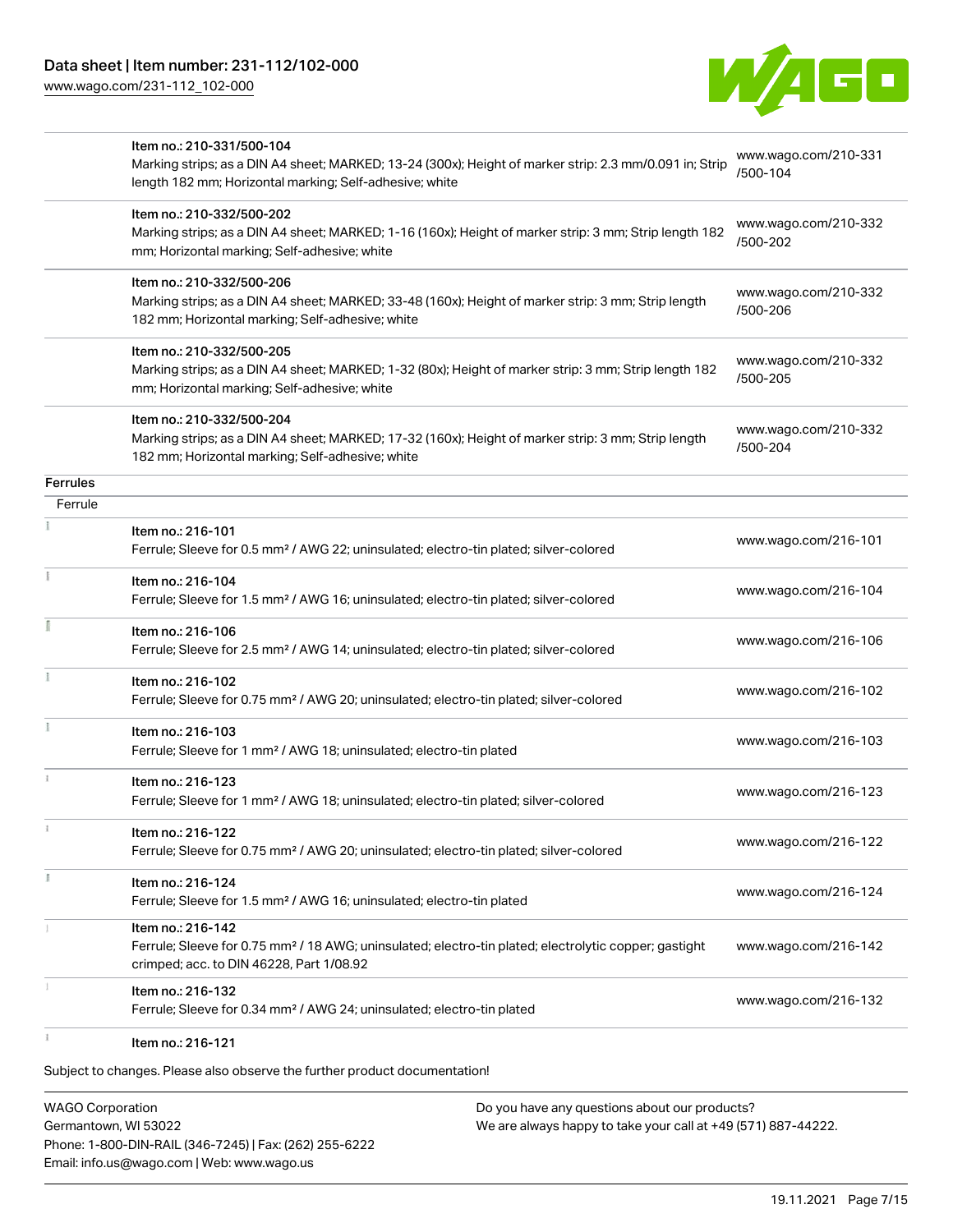

|   | Ferrule; Sleeve for 0.5 mm <sup>2</sup> / AWG 22; uninsulated; electro-tin plated; silver-colored                                                                                                 | www.wago.com/216-121 |
|---|---------------------------------------------------------------------------------------------------------------------------------------------------------------------------------------------------|----------------------|
|   | Item no.: 216-143<br>Ferrule; Sleeve for 1 mm <sup>2</sup> / AWG 18; uninsulated; electro-tin plated; electrolytic copper; gastight<br>crimped; acc. to DIN 46228, Part 1/08.92                   | www.wago.com/216-143 |
|   | Item no.: 216-131<br>Ferrule; Sleeve for 0.25 mm <sup>2</sup> / AWG 24; uninsulated; electro-tin plated; silver-colored                                                                           | www.wago.com/216-131 |
|   | Item no.: 216-141<br>Ferrule; Sleeve for 0.5 mm <sup>2</sup> / 20 AWG; uninsulated; electro-tin plated; electrolytic copper; gastight<br>crimped; acc. to DIN 46228, Part 1/08.92                 | www.wago.com/216-141 |
|   | Item no.: 216-152<br>Ferrule; Sleeve for 0.34 mm <sup>2</sup> / AWG 24; uninsulated; electro-tin plated                                                                                           | www.wago.com/216-152 |
|   | Item no.: 216-203<br>Ferrule; Sleeve for 1 mm <sup>2</sup> / AWG 18; insulated; electro-tin plated; red                                                                                           | www.wago.com/216-203 |
|   | Item no.: 216-202<br>Ferrule; Sleeve for 0.75 mm <sup>2</sup> / 18 AWG; insulated; electro-tin plated; gray                                                                                       | www.wago.com/216-202 |
|   | Item no.: 216-151<br>Ferrule; Sleeve for 0.25 mm <sup>2</sup> / AWG 24; uninsulated; electro-tin plated                                                                                           | www.wago.com/216-151 |
|   | Item no.: 216-204<br>Ferrule; Sleeve for 1.5 mm <sup>2</sup> / AWG 16; insulated; electro-tin plated; black                                                                                       | www.wago.com/216-204 |
|   | Item no.: 216-144<br>Ferrule; Sleeve for 1.5 mm <sup>2</sup> / AWG 16; uninsulated; electro-tin plated; electrolytic copper; gastight<br>crimped; acc. to DIN 46228, Part 1/08.92; silver-colored | www.wago.com/216-144 |
|   | Item no.: 216-201<br>Ferrule; Sleeve for 0.5 mm <sup>2</sup> / 20 AWG; insulated; electro-tin plated; white                                                                                       | www.wago.com/216-201 |
|   | Item no.: 216-223<br>Ferrule; Sleeve for 1 mm <sup>2</sup> / AWG 18; insulated; electro-tin plated; red                                                                                           | www.wago.com/216-223 |
|   | Item no.: 216-241<br>Ferrule; Sleeve for 0.5 mm <sup>2</sup> / 20 AWG; insulated; electro-tin plated; electrolytic copper; gastight<br>crimped; acc. to DIN 46228, Part 4/09.90; white            | www.wago.com/216-241 |
|   | Item no.: 216-242<br>Ferrule; Sleeve for 0.75 mm <sup>2</sup> / 18 AWG; insulated; electro-tin plated; electrolytic copper; gastight<br>crimped; acc. to DIN 46228, Part 4/09.90; gray            | www.wago.com/216-242 |
|   | Item no.: 216-222<br>Ferrule; Sleeve for 0.75 mm <sup>2</sup> / 18 AWG; insulated; electro-tin plated; gray                                                                                       | www.wago.com/216-222 |
|   | Item no.: 216-221<br>Ferrule; Sleeve for 0.5 mm <sup>2</sup> / 20 AWG; insulated; electro-tin plated; white                                                                                       | www.wago.com/216-221 |
| 1 | Item no.: 216-224<br>Ferrule; Sleeve for 1.5 mm <sup>2</sup> / AWG 16; insulated; electro-tin plated; black                                                                                       | www.wago.com/216-224 |
|   | Item no.: 216-243<br>Ferrule; Sleeve for 1 mm <sup>2</sup> / AWG 18; insulated; electro-tin plated; electrolytic copper; gastight crimped;                                                        | www.wago.com/216-243 |
|   | Subject to changes. Please also observe the further product documentation!                                                                                                                        |                      |

WAGO Corporation Germantown, WI 53022 Phone: 1-800-DIN-RAIL (346-7245) | Fax: (262) 255-6222 Email: info.us@wago.com | Web: www.wago.us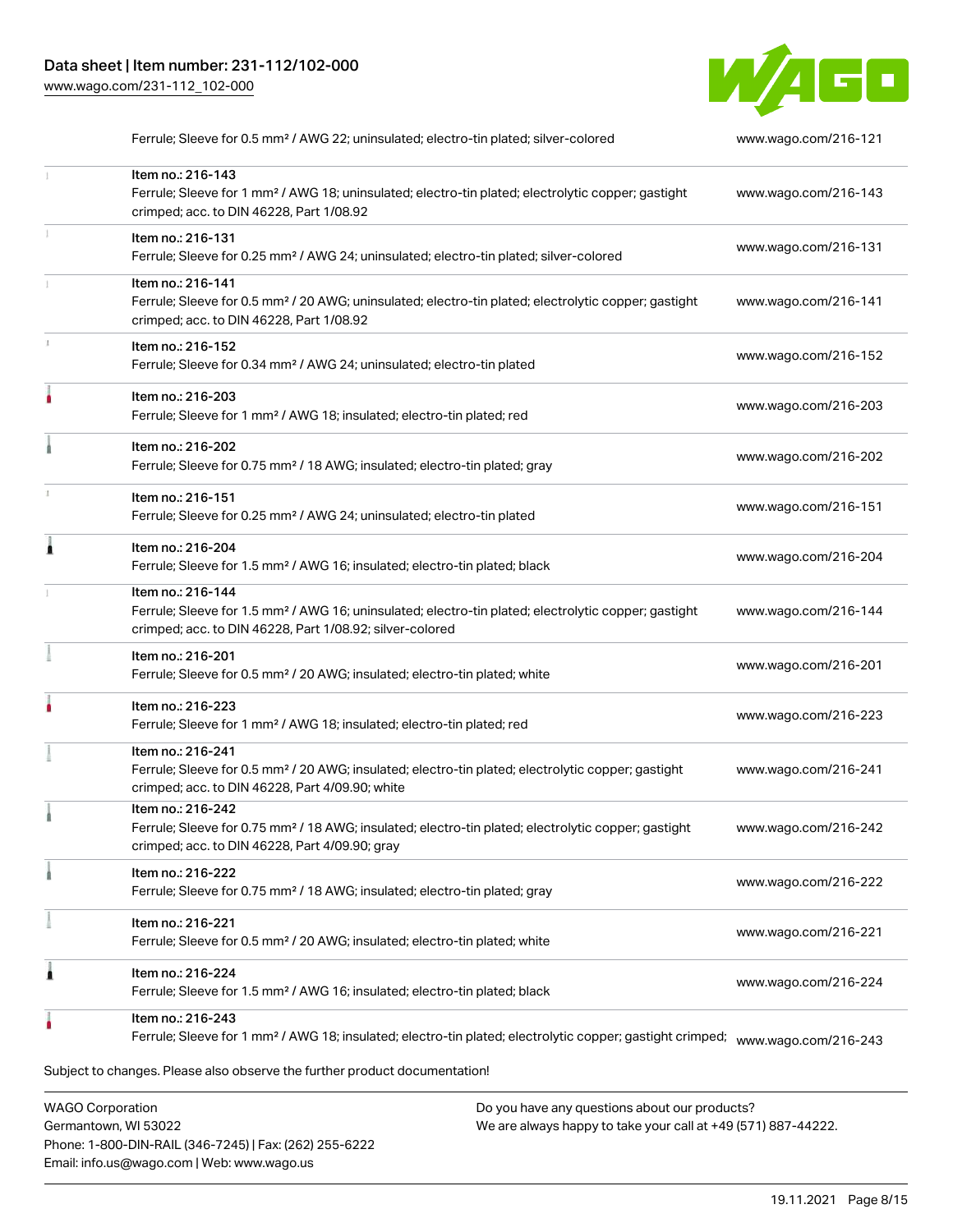

acc. to DIN 46228, Part 4/09.90; red

|                       | Item no.: 216-244<br>Ferrule; Sleeve for 1.5 mm <sup>2</sup> / AWG 16; insulated; electro-tin plated; electrolytic copper; gastight<br>crimped; acc. to DIN 46228, Part 4/09.90; black                  | www.wago.com/216-244 |
|-----------------------|---------------------------------------------------------------------------------------------------------------------------------------------------------------------------------------------------------|----------------------|
|                       | Item no.: 216-263<br>Ferrule; Sleeve for 1 mm <sup>2</sup> / AWG 18; insulated; electro-tin plated; electrolytic copper; gastight crimped; www.wago.com/216-263<br>acc. to DIN 46228, Part 4/09.90; red |                      |
|                       | Item no.: 216-264<br>Ferrule; Sleeve for 1.5 mm <sup>2</sup> / AWG 16; insulated; electro-tin plated; electrolytic copper; gastight<br>crimped; acc. to DIN 46228, Part 4/09.90; black                  | www.wago.com/216-264 |
|                       | Item no.: 216-284<br>Ferrule; Sleeve for 1.5 mm <sup>2</sup> / AWG 16; insulated; electro-tin plated; electrolytic copper; gastight<br>crimped; acc. to DIN 46228, Part 4/09.90; black                  | www.wago.com/216-284 |
|                       | Item no.: 216-262<br>Ferrule; Sleeve for 0.75 mm <sup>2</sup> / 18 AWG; insulated; electro-tin plated; electrolytic copper; gastight<br>crimped; acc. to DIN 46228, Part 4/09.90; gray                  | www.wago.com/216-262 |
|                       | Item no.: 216-301<br>Ferrule; Sleeve for 0.25 mm <sup>2</sup> / AWG 24; insulated; electro-tin plated; yellow                                                                                           | www.wago.com/216-301 |
|                       | Item no.: 216-321<br>Ferrule; Sleeve for 0.25 mm <sup>2</sup> / AWG 24; insulated; electro-tin plated; yellow                                                                                           | www.wago.com/216-321 |
|                       | Item no.: 216-322<br>Ferrule; Sleeve for 0.34 mm <sup>2</sup> / 22 AWG; insulated; electro-tin plated; green                                                                                            | www.wago.com/216-322 |
|                       | Item no.: 216-302<br>Ferrule; Sleeve for 0.34 mm <sup>2</sup> / 22 AWG; insulated; electro-tin plated; green                                                                                            | www.wago.com/216-302 |
| <b>Strain relief</b>  |                                                                                                                                                                                                         |                      |
| Strain relief housing |                                                                                                                                                                                                         |                      |
|                       | Item no.: 232-612<br>Strain relief housing; gray                                                                                                                                                        | www.wago.com/232-612 |
| Jumpers               |                                                                                                                                                                                                         |                      |
| Jumper                |                                                                                                                                                                                                         |                      |
|                       | Item no.: 231-905<br>Jumper; for conductor entry; 5-way; insulated; gray                                                                                                                                | www.wago.com/231-905 |
|                       | Item no.: 231-903<br>Jumper; for conductor entry; 3-way; insulated; gray                                                                                                                                | www.wago.com/231-903 |
|                       | Item no.: 231-907<br>Jumper; for conductor entry; 7-way; insulated; gray                                                                                                                                | www.wago.com/231-907 |
|                       | Item no.: 231-910<br>Jumper; for conductor entry; 10-way; insulated; gray                                                                                                                               | www.wago.com/231-910 |
|                       | Item no.: 231-902<br>Jumper; for conductor entry; 2-way; insulated; gray                                                                                                                                | www.wago.com/231-902 |
|                       | Subject to changes. Please also observe the further product documentation!                                                                                                                              |                      |

WAGO Corporation Germantown, WI 53022 Phone: 1-800-DIN-RAIL (346-7245) | Fax: (262) 255-6222 Email: info.us@wago.com | Web: www.wago.us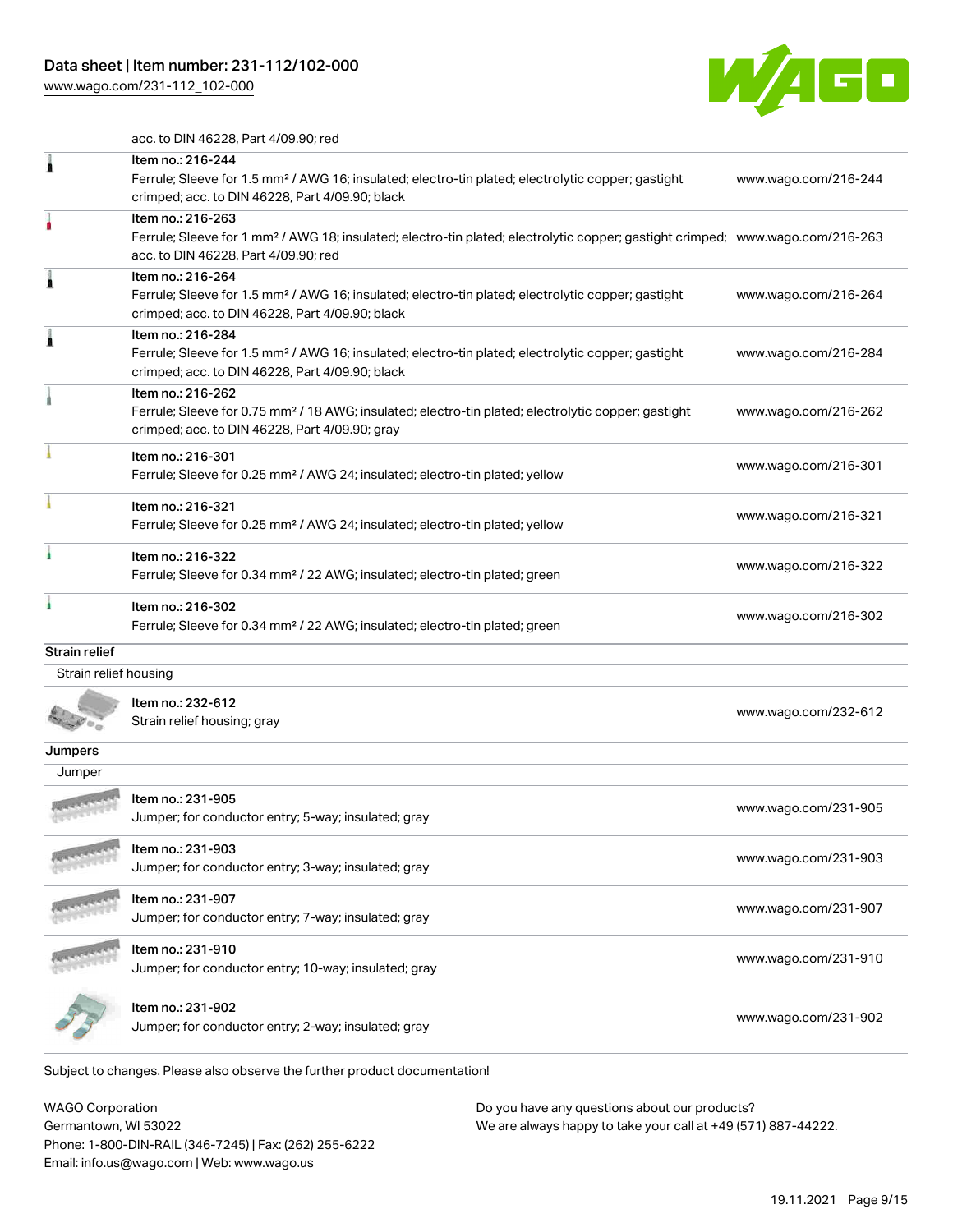

| Insulations stops |  |
|-------------------|--|
|-------------------|--|

Insulation stop



## Item no.: 231-672

Insulation stop; 0.75 - 1 mm<sup>2</sup>; dark gray [www.wago.com/231-672](http://www.wago.com/231-672) www.wago.com/231-672



#### Item no.: 231-670

Item no.: 209-130

Item no.: 209-132

Item no.: 231-159

Item no.: 231-231

Insulation stop; 0.08-0.2 mm<sup>2</sup> / 0.2 mm<sup>2</sup> "s"; white [www.wago.com/231-670](http://www.wago.com/231-670) www.wago.com/231-670



Operating tool

**Tools** 

Item no.: 231-671 Insulation stop; 0.25 - 0.5 mm²; light gray [www.wago.com/231-671](http://www.wago.com/231-671)

| ו וסי                         |  |
|-------------------------------|--|
| p; 0.25 - 0.5 mm²; light gray |  |

| www.wago.or |
|-------------|
|             |
|             |
|             |
|             |

| TUBITI NO., 209-T30                                                                        |                      |
|--------------------------------------------------------------------------------------------|----------------------|
| Operating tool; suitable for 264, 280 and 281 Series; 1-way; of insulating material; white | www.wago.com/209-130 |

| Item no.: 209-132                                                                   | www.wago.com/209-132 |
|-------------------------------------------------------------------------------------|----------------------|
| Operating tool; for connecting comb-style jumper bar; 2-way; of insulating material |                      |

Next tool; natural [www.wago.com/231-159](http://www.wago.com/231-159)<br>Operating tool; natural

| Item no.: 231-231               |                      |
|---------------------------------|----------------------|
| Combination operating tool; red | www.wago.com/231-231 |

| ltem no.: 231-131                                                | www.wago.com/231-131 |
|------------------------------------------------------------------|----------------------|
| Operating tool; made of insulating material; 1-way; loose; white |                      |

| ltem no.: 231-291                                              |                      |
|----------------------------------------------------------------|----------------------|
| Operating tool: made of insulating material: 1-way: loose: red | www.wago.com/231-291 |

|   | Item no.: 280-432<br>Operating tool; made of insulating material; 2-way; white | www.wago.com/280-432 |
|---|--------------------------------------------------------------------------------|----------------------|
|   | Item no.: 280-434<br>Operating tool; made of insulating material; 4-way        | www.wago.com/280-434 |
| 림 | Item no.: 280-437<br>Operating tool; made of insulating material; 7-way        | www.wago.com/280-437 |
|   | Item no.: 280-440<br>Operating tool; made of insulating material; 10-way       | www.wago.com/280-440 |

Subject to changes. Please also observe the further product documentation!

WAGO Corporation Germantown, WI 53022 Phone: 1-800-DIN-RAIL (346-7245) | Fax: (262) 255-6222 Email: info.us@wago.com | Web: www.wago.us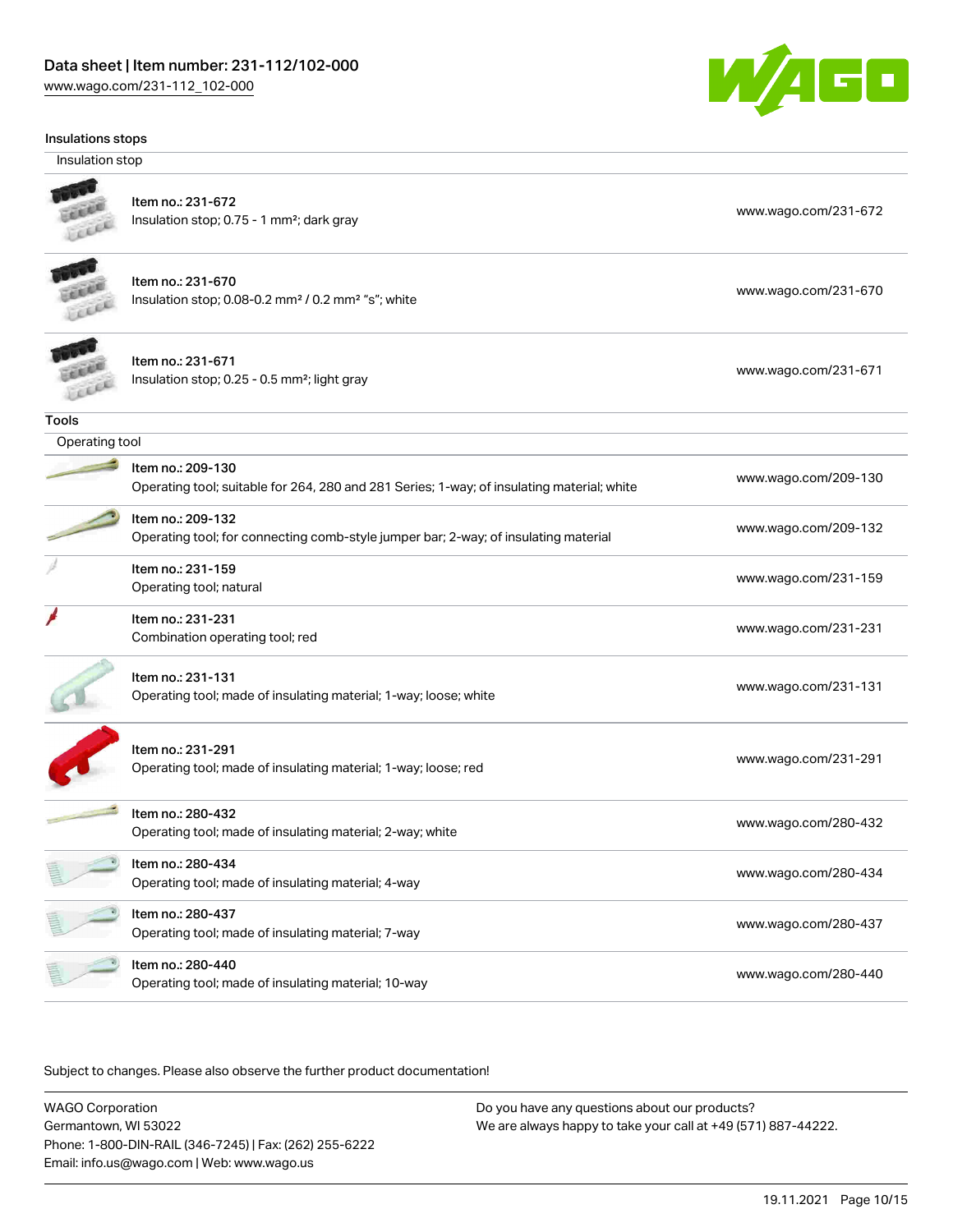

|                               | Item no.: 280-435                                                                                     |            |            | www.wago.com/280-435 |  |
|-------------------------------|-------------------------------------------------------------------------------------------------------|------------|------------|----------------------|--|
|                               | Operating tool; made of insulating material; 5-way; gray                                              |            |            |                      |  |
|                               |                                                                                                       |            |            |                      |  |
|                               |                                                                                                       |            |            |                      |  |
|                               | Item no.: 280-436                                                                                     |            |            | www.wago.com/280-436 |  |
|                               | Operating tool; made of insulating material; 6-way                                                    |            |            |                      |  |
|                               | Item no.: 280-438                                                                                     |            |            |                      |  |
|                               | Operating tool; made of insulating material; 8-way                                                    |            |            | www.wago.com/280-438 |  |
|                               | Item no.: 280-433                                                                                     |            |            |                      |  |
|                               | Operating tool; made of insulating material; 3-way                                                    |            |            | www.wago.com/280-433 |  |
|                               |                                                                                                       |            |            |                      |  |
| Cover                         |                                                                                                       |            |            |                      |  |
| Cover                         |                                                                                                       |            |            |                      |  |
|                               | Item no.: 231-668                                                                                     |            |            | www.wago.com/231-668 |  |
|                               | Lockout caps; for covering unused clamping units; gray                                                |            |            |                      |  |
| Testing accessories           |                                                                                                       |            |            |                      |  |
| Testing accessories           |                                                                                                       |            |            |                      |  |
|                               |                                                                                                       |            |            |                      |  |
|                               | Item no.: 210-136                                                                                     |            |            | www.wago.com/210-136 |  |
|                               | Test plug; 2 mm Ø; with 500 mm cable                                                                  |            |            |                      |  |
|                               |                                                                                                       |            |            |                      |  |
|                               | Item no.: 231-661                                                                                     |            |            |                      |  |
|                               | Test plugs for female connectors; for 5 mm and 5.08 mm pin spacing; 2,50 mm <sup>2</sup> ; light gray |            |            | www.wago.com/231-661 |  |
|                               |                                                                                                       |            |            |                      |  |
|                               |                                                                                                       |            |            |                      |  |
| <b>Downloads</b>              |                                                                                                       |            |            |                      |  |
| Documentation                 |                                                                                                       |            |            |                      |  |
| <b>Additional Information</b> |                                                                                                       |            |            |                      |  |
| Technical explanations        |                                                                                                       | 2019 Apr 3 | pdf        | Download             |  |
|                               |                                                                                                       |            | 2.0 MB     |                      |  |
|                               |                                                                                                       |            |            |                      |  |
|                               |                                                                                                       |            |            |                      |  |
| <b>CAD</b> files              |                                                                                                       |            |            |                      |  |
| CAD data                      |                                                                                                       |            |            |                      |  |
|                               |                                                                                                       |            |            |                      |  |
|                               | 2D/3D Models 231-112/102-000                                                                          |            | <b>URL</b> | Download             |  |

| CAE data                          |     |          |
|-----------------------------------|-----|----------|
| EPLAN Data Portal 231-112/102-000 | URL | Download |
| ZUKEN Portal 231-112/102-000      | URL | Download |

#### EPLAN Data Portal 231-112/102-000

Subject to changes. Please also observe the further product documentation!

WAGO Corporation Germantown, WI 53022 Phone: 1-800-DIN-RAIL (346-7245) | Fax: (262) 255-6222 Email: info.us@wago.com | Web: www.wago.us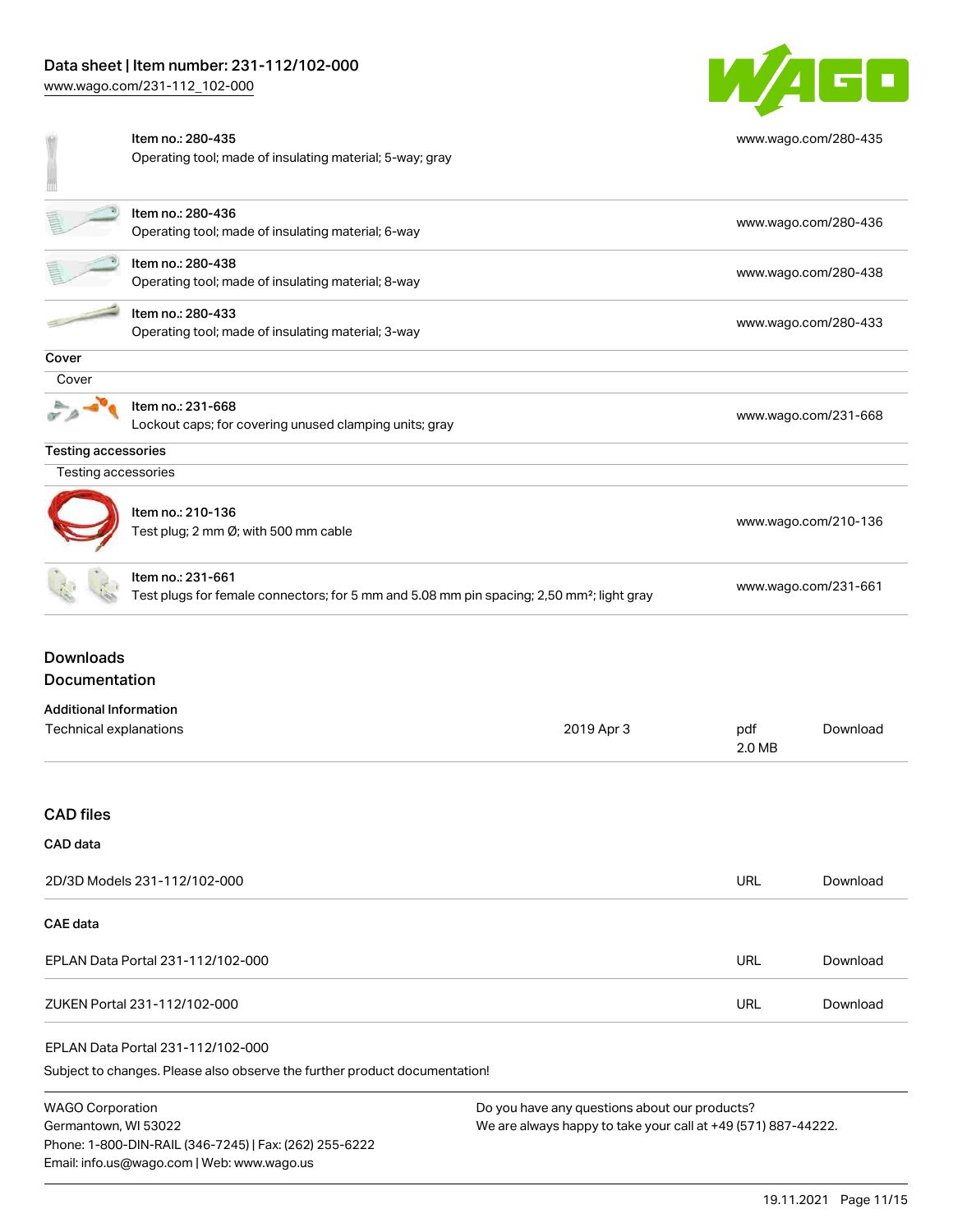

| LIRI | Download |
|------|----------|
|      |          |

### Environmental Product Compliance

#### Compliance Search

| Environmental Product Compliance 231-112/102-000                                                         | URL | Download |
|----------------------------------------------------------------------------------------------------------|-----|----------|
| 1-conductor female connector; CAGE CLAMP <sup>®</sup> ; 2.5 mm <sup>2</sup> ; Pin spacing 5 mm; 12-pole; |     |          |
| with integrated end plate; 2,50 mm <sup>2</sup> ; gray                                                   |     |          |

#### Installation Notes



Total pole number for female connectors = pole number for male header

#### Application



Female connectors with a built-in end plate require no extra space, while maintaining the nominal cross-section. This means: Total length of female connectors is reduced to "pole no. x pin spacing"!

Subject to changes. Please also observe the further product documentation!

WAGO Corporation Germantown, WI 53022 Phone: 1-800-DIN-RAIL (346-7245) | Fax: (262) 255-6222 Email: info.us@wago.com | Web: www.wago.us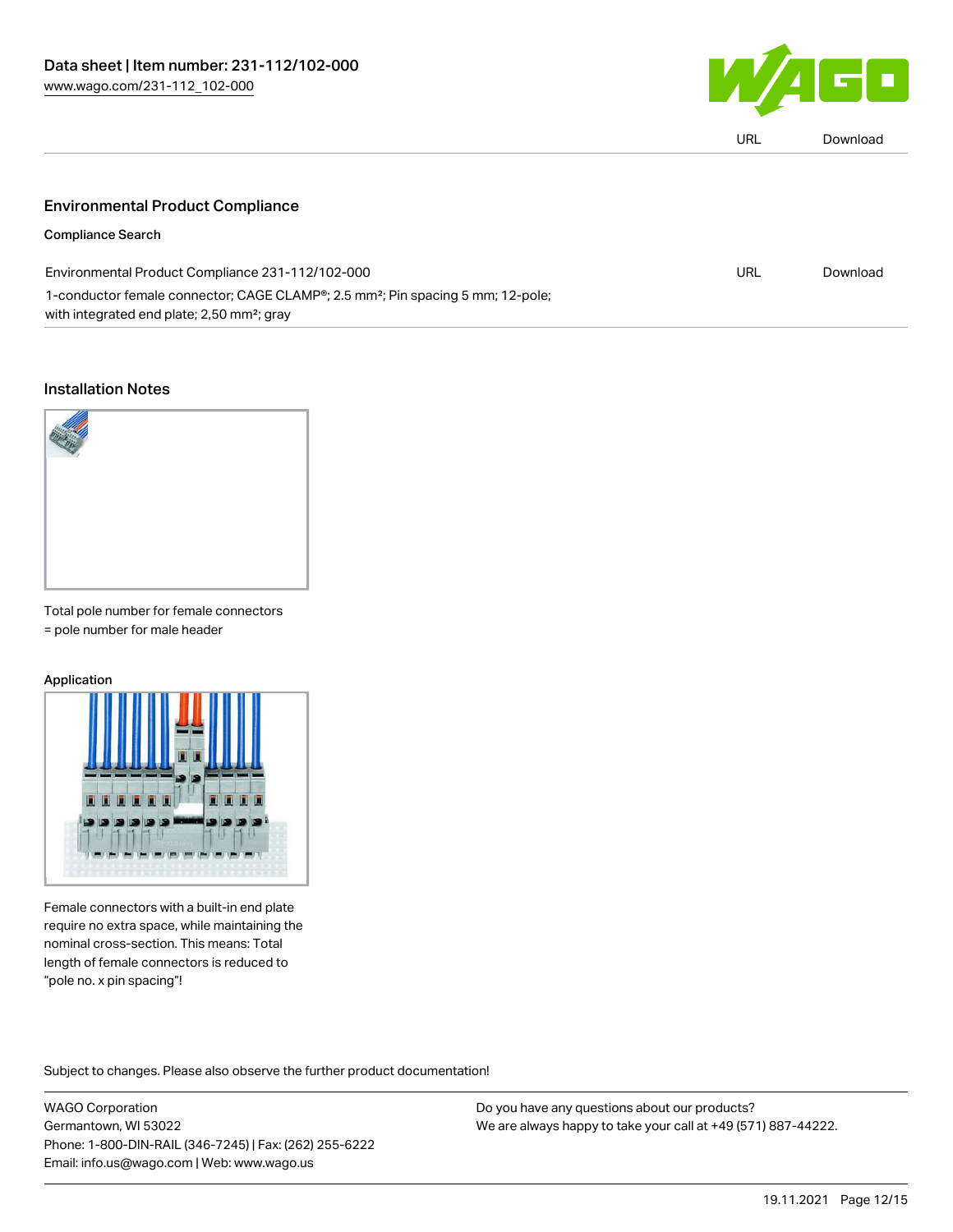



Inserting a conductor via 3.5 mm screwdriver – CAGE CLAMP® actuation parallel to conductor entry.



Inserting a conductor via 3.5 mm screwdriver – CAGE CLAMP® actuation perpendicular to conductor entry.



Inserting a conductor into CAGE CLAMP® unit via operating lever (231-291).



Inserting a conductor via operating tool.



Coding a female connector by removing coding finger(s).

Subject to changes. Please also observe the further product documentation!

WAGO Corporation Germantown, WI 53022 Phone: 1-800-DIN-RAIL (346-7245) | Fax: (262) 255-6222 Email: info.us@wago.com | Web: www.wago.us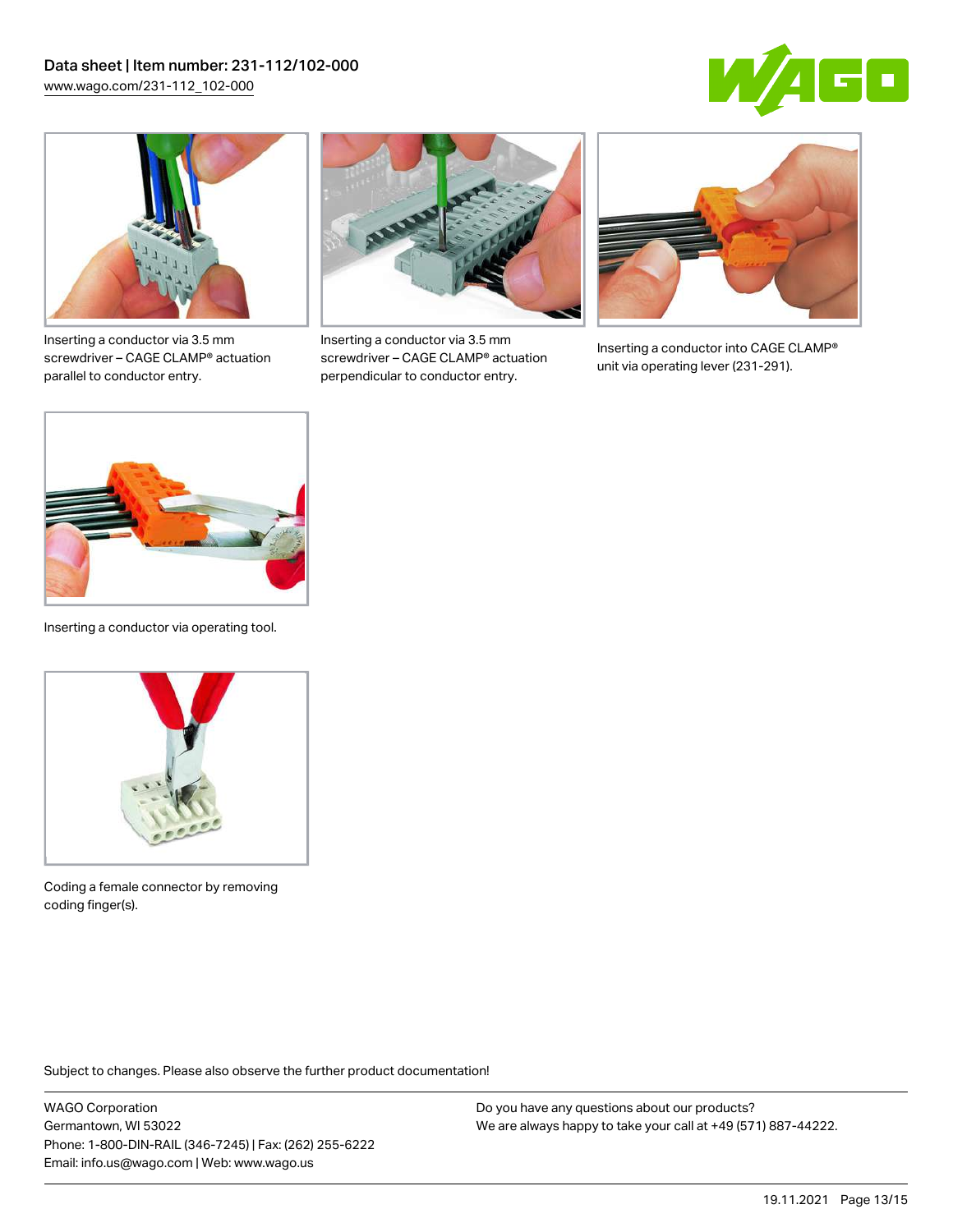



Testing – female connector with CAGE CLAMP®

Integrated test ports for testing perpendicular to conductor entry via 2 or 2.3 mm Ø test plug

Installation



Male connector with strain relief plate



Strain relief housing shown with a male connector equipped with CAGE CLAMP®



Labeling via direct marking or self-adhesive strips.

Subject to changes. Please also observe the further product documentation! Product family

WAGO Corporation Germantown, WI 53022 Phone: 1-800-DIN-RAIL (346-7245) | Fax: (262) 255-6222 Email: info.us@wago.com | Web: www.wago.us